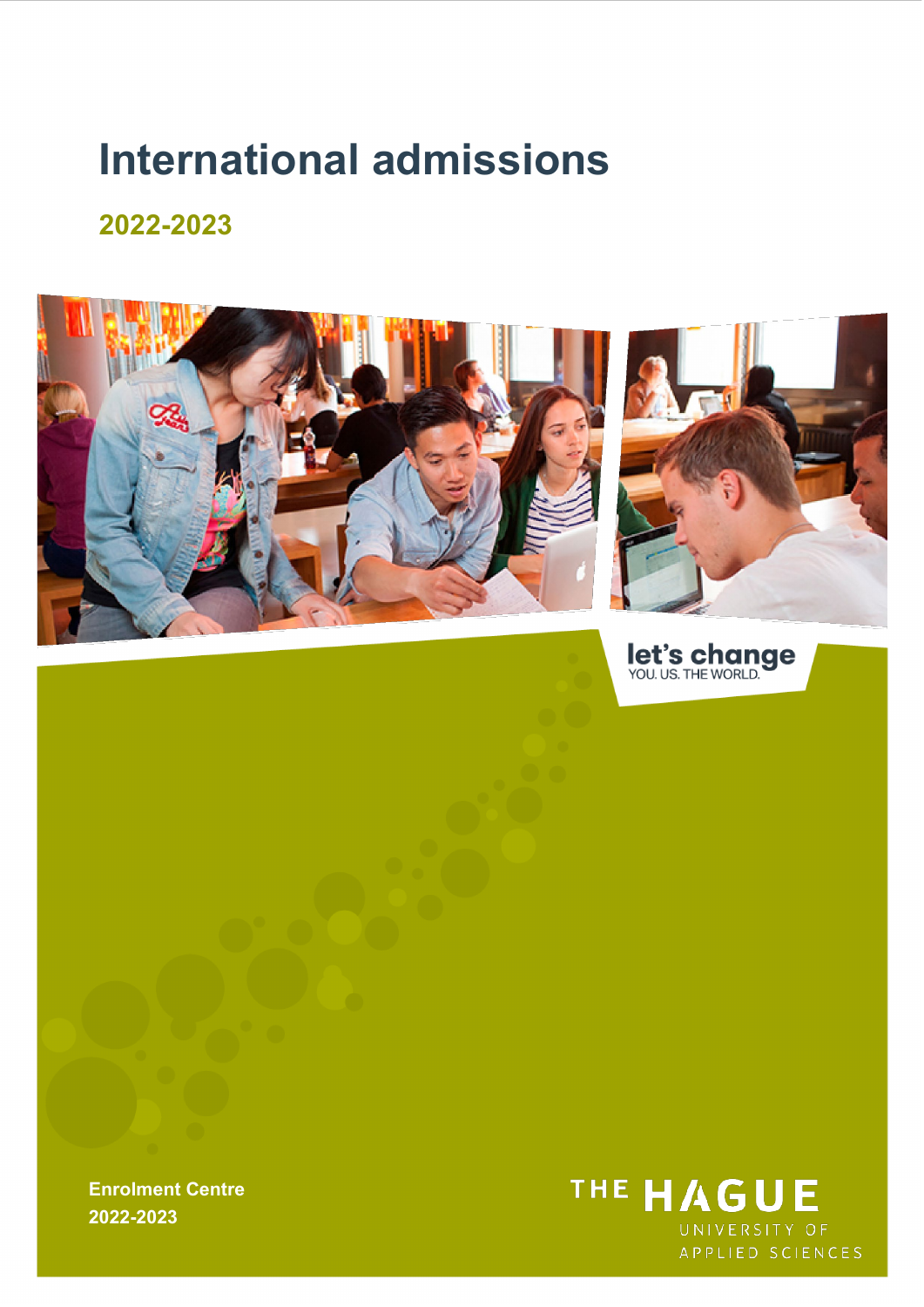# **How to use this document**

This document contains a list of sample entry requirements for a number of countries / educational systems. Please check if the diploma that you obtained (or will obtain before the start of the academic year) is listed. The table will tell you to which type of programme the diploma gives access: 4-year bachelor programmes only or 3-year bachelor programmes as well.

### **Do you need to have minimum grades or a minimum GPA?**

If, apart from having obtained the diploma, there are requirements in terms of minimum grades or number of subjects, this is mentioned in the table. If no such requirements are mentioned, the fact that you have obtained the diploma itself suffices to be given access to the type of programme.

### **Are you eligible for all programmes if your diploma is the right level?**

If, according to the table below, your diploma gives access to our range of 4-year programmes and/or 3year programmes, it means the diploma represents a level comparable to the corresponding Dutch entry requirement. It doesn't necessarily mean that you are always eligible for admission to each programme within that range. That's because, in some cases, we require that you have taken a particular (set of) (exam) subject(s). Information on subject specific requirements is available via [www.thehagueuniversity.com/programmes](http://www.thehagueuniversity.com/programmes) [a](http://www.thehagueuniversity.com/programmes)t *Before the programme*. There you will also find if additional requirement or work-related requirements apply.

### **What if your qualification is not listed?**

We realise that there are many more countries and many more qualifications that we could have included. The list is based on the countries that we receive a lot of applications from, and contains a number of common qualifications that we regularly come across in students' admission files. If your country and/or diploma are not listed you are always welcome to submit your application for

enrolment via Studielink so we can have a look at your educational background.

### **Disclaimer**

This document is aimed at providing information only. It's a tool to help you assess if a THUAS bachelor programme is the right place for you. No rights may be derived from the information in this document. To be able to receive a formal decision on admission you must always submit an application for enrolment via Studielink. Please see [How to apply](https://www.thehagueuniversity.com/study-choice/applications-finances-and-moving-here/applying/how-to-apply) [f](https://www.thehagueuniversity.com/study-choice/applications-finances-and-moving-here/applying/how-to-apply)or further information.

### **International qualifications that give access**

Find your diploma in the table below to see which type of programme at THUAS you could consider. In all cases: please remember to apply via Studielink to receive a formal admission decision and always check the programme specific requirements as well as the [language requirements.](https://www.thehagueuniversity.com/study-choice/applications-finances-and-moving-here/applying/entry-requirements)

| Country /<br>educational<br>system | <b>Name of qualification</b>                       | Access to 4-<br>year<br>programmes? | <b>Access to 3-year</b><br>programmes? |
|------------------------------------|----------------------------------------------------|-------------------------------------|----------------------------------------|
| <b>Belgium</b>                     | Diploma van Secundair                              | Yes                                 | Yes                                    |
|                                    | Onderwijs, richting Algemeen                       |                                     |                                        |
|                                    | Secundair Onderwijs (ASO) /                        |                                     |                                        |
|                                    | Certificat d'Enseignement<br>Secondaire Supérieur, |                                     |                                        |
|                                    | enseignement general                               |                                     |                                        |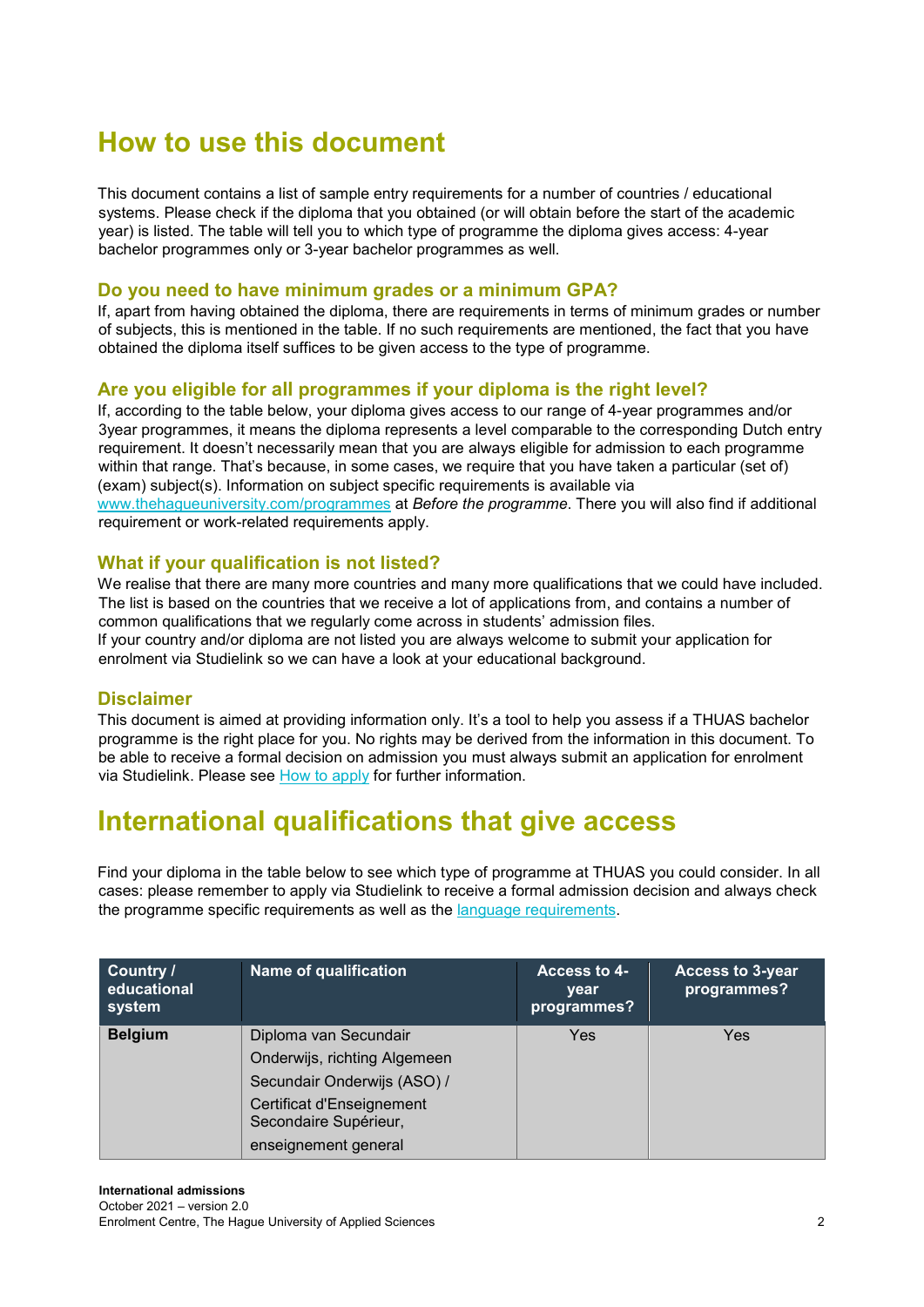| Country /<br>educational<br>system                            | <b>Name of qualification</b>                                          | Access to 4-<br>year<br>programmes? | <b>Access to 3-year</b><br>programmes? |
|---------------------------------------------------------------|-----------------------------------------------------------------------|-------------------------------------|----------------------------------------|
|                                                               | Diploma van Secundair                                                 |                                     |                                        |
|                                                               | Onderwijs, richting Kunst                                             | Yes                                 | Sometimes                              |
|                                                               | Secundair Onderwijs (KSO) /                                           |                                     |                                        |
|                                                               | Diploma van Secundair                                                 |                                     |                                        |
|                                                               | Onderwijs, richting Technisch                                         |                                     |                                        |
|                                                               | Secundair Onderwijs (TSO) /                                           |                                     |                                        |
|                                                               | Certificat d'Enseignement<br>Secondaire Supérieur, enseignement       |                                     |                                        |
|                                                               | artistique/technique                                                  |                                     |                                        |
|                                                               | Diploma van Secundair                                                 |                                     |                                        |
|                                                               | Onderwijs, richting                                                   |                                     |                                        |
|                                                               | Beroepssecundair Onderwijs                                            | Yes                                 | No                                     |
|                                                               | (BSO) / Certificat                                                    |                                     |                                        |
|                                                               | d'Enseignement Secondaire<br>Supérieur, enseignement<br>professionnel |                                     |                                        |
| Curacao, St                                                   | <b>CXC (Certificate of Secondary</b>                                  | See note below                      | No                                     |
| <b>Maarten, BES</b><br>islands                                | Education) with at least 5 subjects at<br>general level graded 1-3    |                                     |                                        |
| China                                                         | Senior Middle School                                                  | Yes                                 | <b>No</b>                              |
|                                                               | (gaozhong) graduation certificate                                     |                                     |                                        |
| <b>Finland</b>                                                | Ylioppilastutkintotodistus /                                          | Yes                                 | Yes                                    |
|                                                               | Studentexamenbevis /                                                  |                                     |                                        |
|                                                               | <b>Matriculation Examination</b>                                      |                                     |                                        |
|                                                               | Certificate                                                           | Yes                                 | Yes                                    |
| <b>European</b><br><b>Baccalaureate</b><br><b>Certificate</b> | Full EB certificate (diploma including<br>list of marks)              |                                     |                                        |
| <b>Estonia</b>                                                | Gümnaasiumi lõputunnistus                                             | Yes                                 | Yes                                    |
| <b>France</b>                                                 | Baccalauréat Général /                                                | Yes                                 | Yes                                    |
|                                                               | Baccalauréat de l'Enseignement                                        |                                     |                                        |
|                                                               | du Second Degré                                                       |                                     |                                        |
|                                                               | Baccalauréat Technologique                                            | Yes                                 | Sometimes                              |
|                                                               |                                                                       |                                     |                                        |
|                                                               | Baccalauréat Professionnel                                            | Yes                                 | <b>No</b>                              |
| Germany                                                       | Fachhochschulreife                                                    | Yes                                 | Yes                                    |
|                                                               | Zeugnis der Allgemeinen                                               | Yes                                 | Yes                                    |
|                                                               | Hochschulreife                                                        |                                     |                                        |
| <b>Hungary</b>                                                | Gimnáziumi Érettségi Bizonyítvány                                     | Yes                                 | Yes                                    |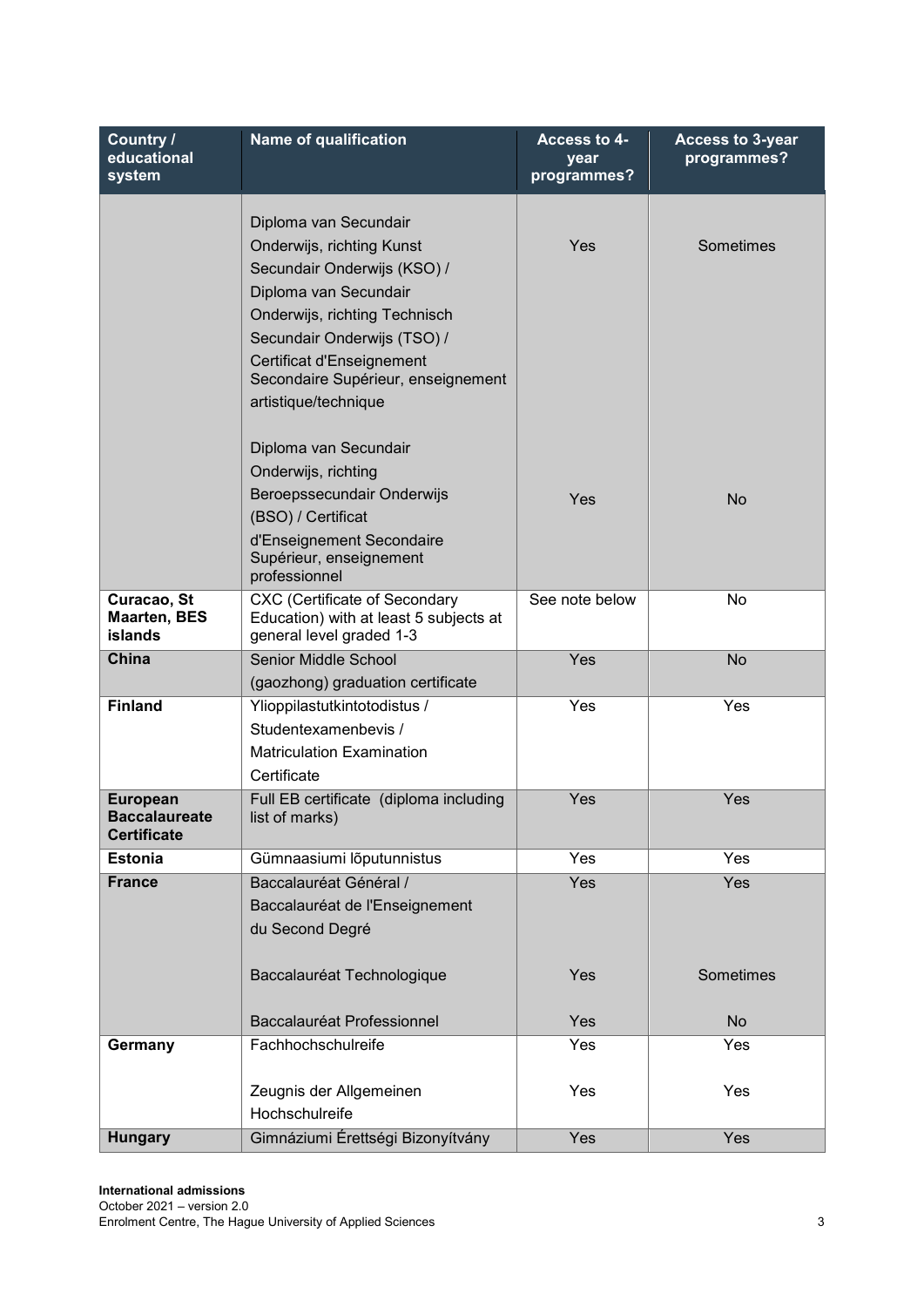| Country /<br>educational<br>system           | <b>Name of qualification</b>                                                                             | Access to 4-<br>year<br>programmes? | <b>Access to 3-year</b><br>programmes?                                                                                                                                           |
|----------------------------------------------|----------------------------------------------------------------------------------------------------------|-------------------------------------|----------------------------------------------------------------------------------------------------------------------------------------------------------------------------------|
| <b>Greece</b>                                | Apolytirio Genikou Lykeiou<br>with an average mark lower<br>than 10                                      | Yes                                 | $\overline{\text{No}}$                                                                                                                                                           |
|                                              | Apolytirio (Genikou) Lykeiou<br>with an average mark of 10 or<br>higher                                  | Yes                                 | Yes                                                                                                                                                                              |
| <b>International</b><br><b>Baccalaureate</b> | Full IB Diploma                                                                                          | See note below                      | See note below                                                                                                                                                                   |
| Ireland                                      | Leaving Certificate (from 2017)                                                                          | See note below                      | See note below                                                                                                                                                                   |
|                                              | Leaving Certificate from the Leaving<br>Certificate Vocational Programme                                 | See note below                      | See note below                                                                                                                                                                   |
| <b>Italy</b>                                 | Diploma di Superamento dell'Esame<br>di Stato Conclusivo dei Corsi di<br>Istruzione Secondario Superiore | Yes                                 | If awarded by liceo<br>classico/scientifico/<br>linguistico/scienze<br>umane: Yes<br>If awarded by liceo<br>artistico, musicale e<br>coreutico or istituto<br>tecnico: Sometimes |
| Latvia                                       | Atestāts par vispārējo vidējo izglītību                                                                  | Yes                                 | Yes                                                                                                                                                                              |
| Lithuania                                    | <b>Brandos Atestatas (Maturity</b><br>Certificate)                                                       | Yes                                 | Yes                                                                                                                                                                              |
| <b>Morocco</b>                               | Attestation du Baccalauréat                                                                              | Yes                                 | No                                                                                                                                                                               |
| <b>Poland</b>                                | Świadectwo ukończenia liceum<br>ogólnokształcącego<br>Świadectwo dojrzałości liceum                      | Yes                                 | <b>No</b>                                                                                                                                                                        |
|                                              | ogólnokształcącego                                                                                       | Yes                                 | Yes                                                                                                                                                                              |
| Portugal                                     | Diploma/Certificado/Certidão do<br>Ensino Secundário                                                     | Yes                                 | No                                                                                                                                                                               |
| Romania                                      | Diploma de Bacalaureat                                                                                   | Yes                                 | Yes                                                                                                                                                                              |
| <b>Russia</b>                                | Attestat o srednem obsitsjem<br>obrazovanii - Аттестат о среднем<br>общем образовании                    | Yes                                 | Yes                                                                                                                                                                              |
| <b>Slovakia</b>                              | Vysvedčenie o Maturitnej skúške                                                                          | Yes                                 | If awarded by a<br>Gymnázium: Yes                                                                                                                                                |
| Spain                                        | Título de Bachiller                                                                                      | Yes                                 | If you have also<br>passed PAU<br>Selectividad /<br><b>EVAU or EBAU: Yes</b>                                                                                                     |
| <b>Surinam</b>                               | NATIN diploma                                                                                            | Sometimes                           | <b>No</b>                                                                                                                                                                        |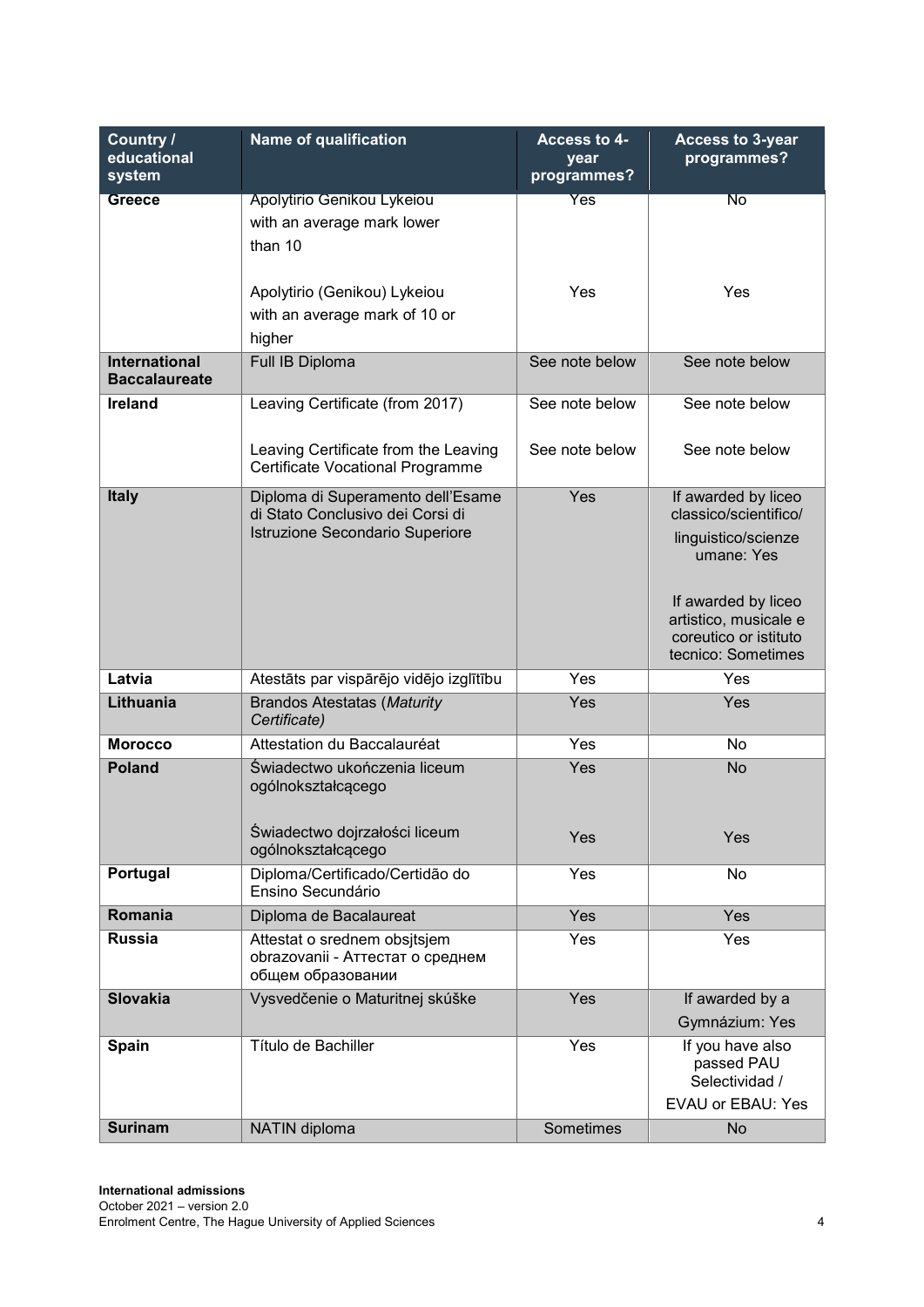| Country /<br>educational<br>system | <b>Name of qualification</b>                                                                                                                                        | Access to 4-<br>year<br>programmes? | <b>Access to 3-year</b><br>programmes?                                  |
|------------------------------------|---------------------------------------------------------------------------------------------------------------------------------------------------------------------|-------------------------------------|-------------------------------------------------------------------------|
|                                    | <b>IMEAO DIPLOMA</b>                                                                                                                                                | If awarded in or<br>after 2016: yes | <b>No</b>                                                               |
|                                    | HAVO diploma                                                                                                                                                        | Yes                                 | <b>No</b>                                                               |
|                                    | <b>VWO</b> diploma                                                                                                                                                  | Yes                                 | Yes                                                                     |
| <b>South Africa</b>                | <b>National Senior Certificate</b><br>with minimal requirements for<br>admission to a bachelor's degree<br>programme/ obtained after<br>completion of the IEB exams | Yes                                 | <b>No</b>                                                               |
| <b>Syria</b>                       | <b>General Secondary Education</b><br>Certificate or Baccalaureate الثانوية<br>الدراسة شهادة/ة العام الثانوية الشهادة<br>ة المعام                                   | Yes                                 | No                                                                      |
| <b>Turkey</b>                      | Teknik Lisesi Diploması<br>Lise Diploması                                                                                                                           | Yes<br>Yes                          | No<br>No                                                                |
| <b>Ukraine</b>                     | Atestat pro zagal'nu serednyu<br>osvitu/Certificate of completed<br>secondary education<br>Svidotstvo pro zdobuttia povnoi<br>zagalnoi serednoi osvity'             | Yes<br>Yes                          | Yes<br>Yes                                                              |
| <b>United Kingdom</b>              | <b>GCSE's and GCE's</b>                                                                                                                                             | See note below                      | See note below                                                          |
| <b>United States</b>               | <b>High School Diploma</b>                                                                                                                                          | See note below                      | See note below                                                          |
| <b>Vietnam</b>                     | Bang Tot Nghiep Pho Thong<br>Trung Hoc / Bang Trung Hoc<br>Pho Thong / Bang Tu Tai<br>/ Baccalaureate                                                               | Yes                                 | If awarded by High<br>School for the Gifted<br>and GPA >8:<br>Sometimes |

### **Curacao, St Maarten, BES islands**

If you have a CXC (Certificate of Secondary Education), you have access to 4-year programmes. Your diploma must be issued by the Caribbean Examinations Council and must contain at least 5 subjects at level general with grades 1-3.

### **International Baccalaureate**

If you have a full IB diploma, you have access to both 4-year programmes and 3-year programmes. Your IB diploma must contain at least 6 IB courses, with a minimum of 3 courses at HL level (> 12 points) and 3 courses at SL level. The total amount of credits must be at least 24 and the Theory of Knowledge (TOK) is a compulsory part that must have been completed successfully.